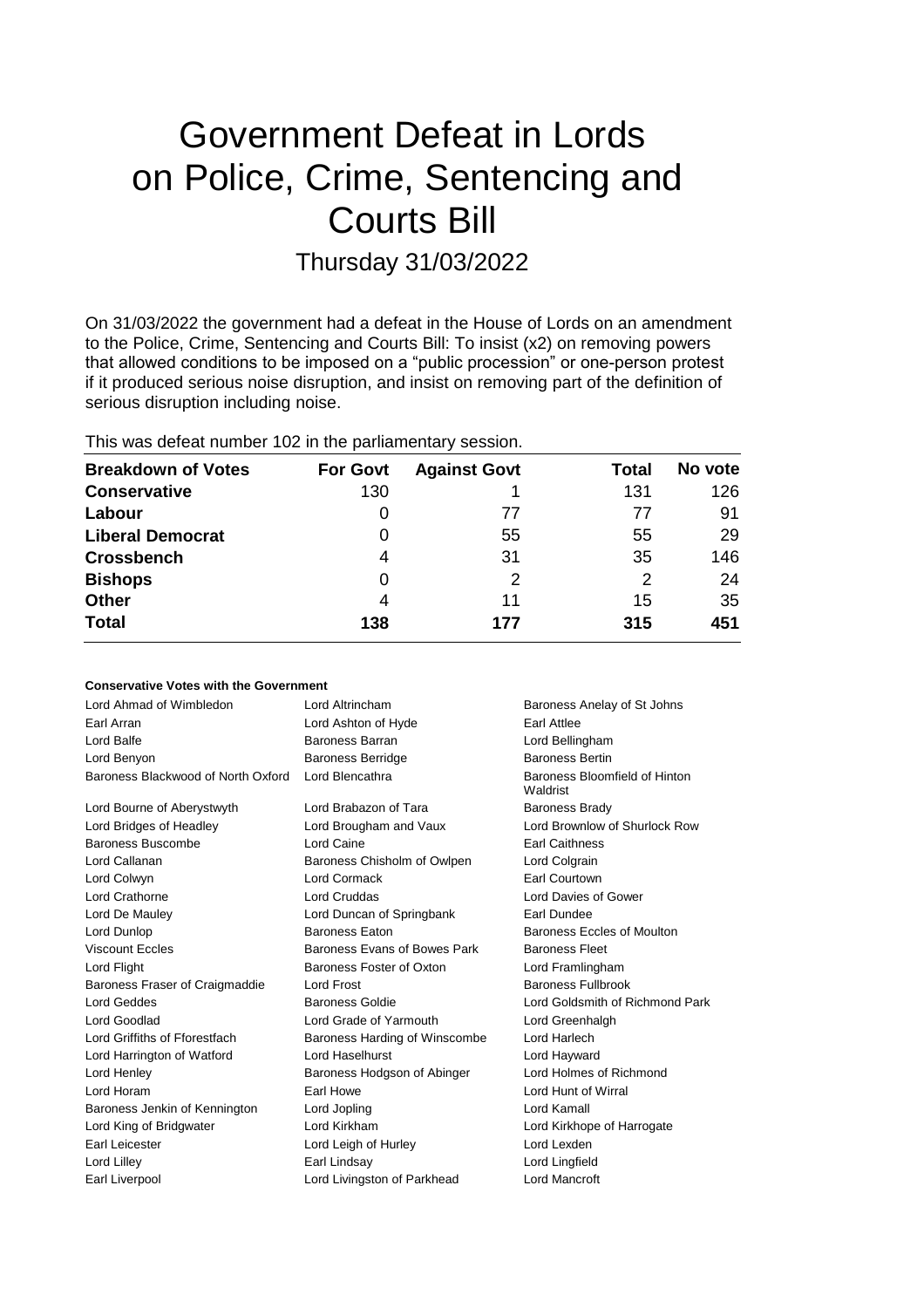Baroness Manzoor **Lord Marland Baroness Meyer Baroness Meyer** Baroness Noakes **Lord Northbrook** Lord Wolfson of Tredegar **Baroness Wyld Baroness Wyld** Lord Young of Cookham Viscount Younger of Leckie

Lord Parkinson of Whitley Bay Baroness Penn Lord Pickles Lord Polak **Lord Porter of Spalding Baroness Rawlings Baroness Rawlings** Lord Reay Baroness Redfern Lord Risby Lord Robathan Baroness Sanderson of Welton Lord Sandhurst Lord Sassoon **Baroness Scott of Bybrook** Baroness Seccombe Lord Sharpe of Epsom Lord Sherbourne of Didsbury Lord Shinkwin Earl Shrewsbury **Example 20** Lord Smith of Hindhead Baroness Stedman-Scott Lord Stewart of Dirleton Baroness Stowell of Beeston Lord Strathcarron Lord Strathclyde Lord Suri Lord Taylor of Holbeach Lord Trefgarne Viscount Trenchard Lord Udny-Lister Baroness Vere of Norbiton **Baroness Verma** Baroness Verman Lord Wasserman Lord Wei Lord Willetts Baroness Williams of Trafford

Baroness Morgan of Cotes Lord Moylan **Baroness Nicholson of Winterbourne**<br>
Baroness Noakes **Lord Cord Northbrook** Lord Christ Lord Christ Carvel

#### **Conservative Votes against the Government** Lord Deben

#### **Labour Votes with the Government**

#### **Labour Votes against the Government**

| Baroness Adams of Craigielea   | Lord Adonis                   | Lord Ander         |
|--------------------------------|-------------------------------|--------------------|
| Baroness Armstrong of Hill Top | Lord Bach                     | Lord Bassa         |
| Lord Berkeley                  | Baroness Billingham           | <b>Baroness B</b>  |
| Lord Blunkett                  | Lord Bradley                  | Lord Bragg         |
| Lord Browne of Ladyton         | Lord Campbell-Savours         | Lord Cashi         |
| Baroness Chakrabarti           | <b>Viscount Chandos</b>       | Lord Coake         |
| Lord Collins of Highbury       | <b>Baroness Corston</b>       | <b>Lord Davie</b>  |
| <b>Baroness Donaghy</b>        | <b>Baroness Drake</b>         | Lord Dubs          |
| Lord Elder                     | Lord Faulkner of Worcester    | Baroness (         |
| Lord Grocott                   | Lord Hain                     | Viscount H         |
| Lord Haskel                    | Baroness Hayman of Ullock     | Baroness I         |
| Lord Hendy                     | <b>Baroness Henig</b>         | Lord Howa          |
| Lord Jones                     | Baroness Jones of Whitchurch  | Lord Kenne         |
| Baroness Lawrence of Clarendon | Lord Liddle                   | Lord Lipse         |
| Baroness Lister of Burtersett  | Lord Maxton                   | Lord McAv          |
| Baroness McIntosh of Hudnall   | Lord McNicol of West Kilbride | Baroness I         |
| Lord Monks                     | Lord Murphy of Torfaen        | Baroness (         |
| Lord Pendry                    | <b>Baroness Pitkeathley</b>   | Lord Ponso         |
| Baroness Ramsay of Cartvale    | <b>Baroness Rebuck</b>        | Lord Reid          |
| Lord Robertson of Port Ellen   | Lord Rooker                   | Lord Rosse         |
| <b>Baroness Sherlock</b>       | Lord Sikka                    | <b>Baroness 9</b>  |
| Lord Snape                     | Viscount Stansgate            | <b>Baroness 9</b>  |
| Baroness Taylor of Bolton      | Lord Touhig                   | <b>Lord Triesr</b> |
| Lord Tunnicliffe               | Lord Turnberg                 | Lord Wats          |
| Lord West of Spithead          | <b>Baroness Wheeler</b>       | Lord Whitty        |
| Baroness Wilcox of Newport     | Lord Wood of Anfield          |                    |
|                                |                               |                    |

d Adonis **Craigiele Lord Anderson of Swansea** d Bach **Baroness Armstrong Lord Bassam of Brighton Cord Berkeley Baroness Blower** Baroness Blower d Bradley **Lord Bragg** d Campbell-Savours Lord Cashman Baroness Chakrabarti Viscount Chandos Lord Coaker **Collins Corston Collins Collins Concerns Corston Lord Davies of Brixton Lord Davies of Brixton** d Faulkner of Worcester **Baroness Golding** d Hain **Crootter Coronal Crootter Viscount Hanworth** The Lord Howarth of Newport d Liddle **Lawrence of Clarendon Lord Lipsey** d Maxton **Burtersett Lord McAvoy** d McNicol of West Kilbride Baroness Merron d Murphy of Torfaen Baroness Osamor Framess Rebuck **Cartyage Carty Carty Lord Reid of Cardowan** d Rooker **Ellen Lord Rosser** Lord Rosser d Touhig **Baroness Taylor Constructs** Lord Triesman oness Wheeler **Lord Whitty** Baroness Wilcox of Newport Lord Wood of Anfield

roness Hayman of Ullock Baroness Healy of Primrose Hill oness Jones of Whitchurch Lord Kennedy of Southwark The Pitkeathley **Lord Ponsonby of Shulbrede** d Sikka **Baroness Smith of Basildon** count Stansgate **Baroness Symons of Vernham Dean** d Turnberg **Lord Watson of Invergowrie** 

#### **Liberal Democrat Votes with the Government**

# **Liberal Democrat Votes against the Government**

Lord Addington Lord Alderdice Lord Allan of Hallam Baroness Bakewell of Hardington Mandeville Baroness Brinton Lord Bruce of Bennachie Lord Burnett Baroness Burt of Solihull Lord Campbell of Pittenweem Lord Clement-Jones Lord Dholakia Baroness Doocey Baroness Featherstone Lord Foster of Bath **Lord Fox** Lord Fox **Baroness Garden of Frognal** 

Baroness Barker **Lord Beith**